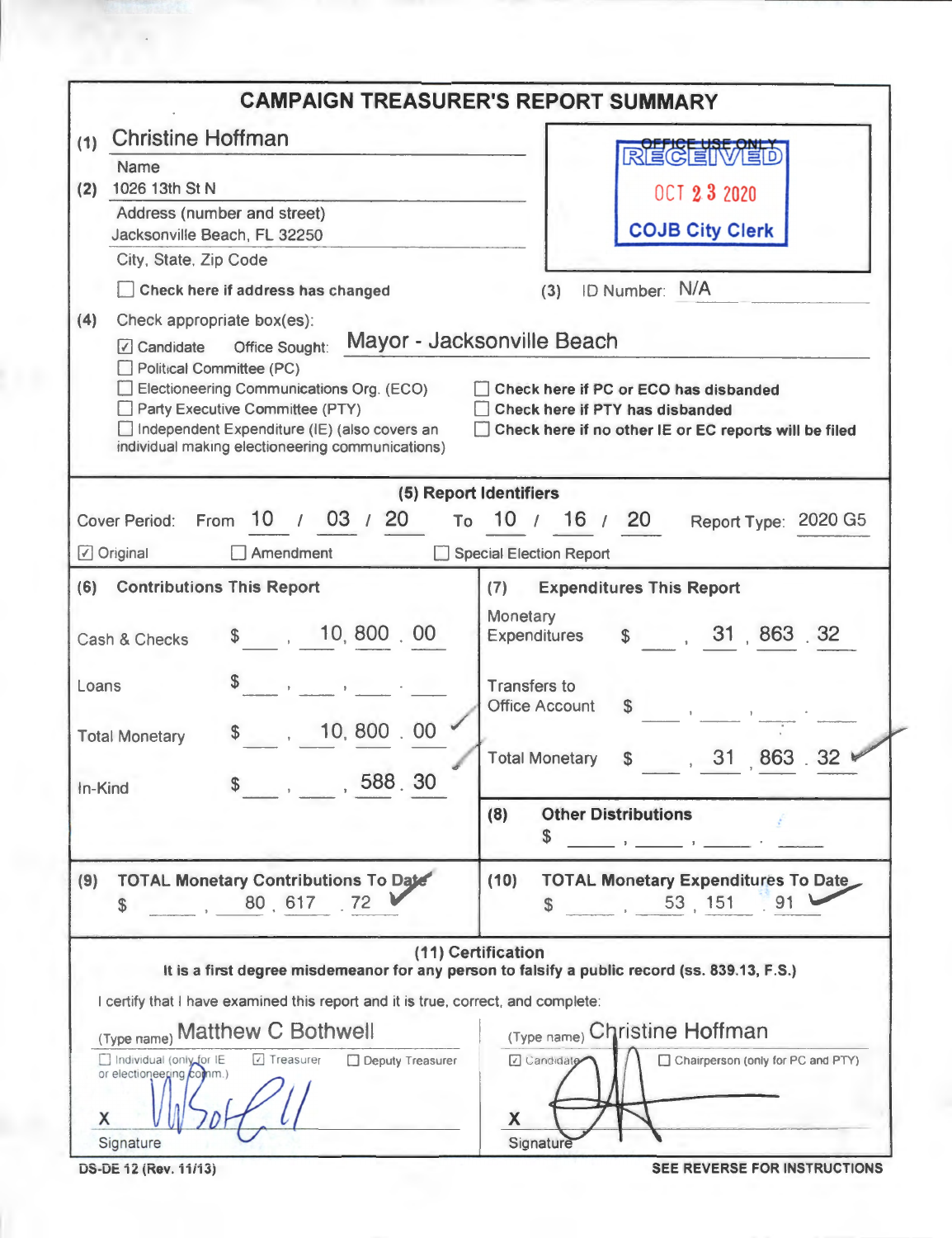# (1) Name Christine Hoffman (2) I.D. Number N/A

| (3) Cover Period               | 10/03 / 2020 through 10/16/2020                                                      |                    |                       |                     | (4) Page 1 of 4                     |           |            |
|--------------------------------|--------------------------------------------------------------------------------------|--------------------|-----------------------|---------------------|-------------------------------------|-----------|------------|
| (5)<br>Date<br>(6)<br>Sequence | (7)<br>Full Name<br>(Last, Suffix, First, Middle)<br><b>Street Address &amp;</b>     | (8)<br>Contributor |                       | (9)<br>Contribution | (10)<br>In-kind                     | (11)      | (12)       |
| Number                         | City. State. Zip Code                                                                | Type               | Occupation            | Type                | Description                         | Amendment | Amount     |
| 10/3/20<br>1                   | <b>Cate Bates</b><br>Events & Design<br>199 Village Grande<br>Ponte VedraFL 32081    | $\mathsf B$        | Event<br>Planning     | CHE                 |                                     |           | \$100      |
| 10/3/20                        | <b>Geoffrey Gartner</b>                                                              |                    |                       |                     |                                     |           |            |
| $\overline{2}$                 | 3010 3rd St. S. #C<br>Jacksonville Beach FL<br>32250                                 | $\downarrow$       | Engineer              | CHE                 |                                     |           | \$500      |
| 10/3/20                        | Megan McMahon<br>538 Stone Ridge Dr<br>Ponte Vedra FL 32081                          | I                  | <b>Sales</b>          | <b>INK</b>          | Meet & Greet<br><b>Refreshments</b> |           | \$515.97   |
| 3                              |                                                                                      |                    |                       |                     |                                     |           |            |
| 10/5/20                        | <b>Florida Conservative</b><br>Alliance<br>2640A Mitcham Dr.<br>Tallahassee FL 32308 | F                  | Political             | CHE                 |                                     |           | \$500.00   |
| 4                              |                                                                                      |                    | Committee             |                     |                                     |           |            |
| 10/5/20                        | Jacksonville Assoc of<br>Firefighters                                                | B                  | Civic<br>Organization | CHE                 |                                     |           | \$1,000.00 |
| 5                              | 625 Stockton St.<br>Jacksonville FL 32204                                            |                    |                       |                     |                                     |           |            |
| 10/5/20                        | MC Harden, III<br>501 Riverside Ave, #1000                                           |                    | Insurance             | CHE                 |                                     |           | \$500.00   |
| 6                              | Jacksonville FL 32202                                                                |                    |                       |                     |                                     |           |            |
| 10/5/20                        | Corporate Advisors LLC<br>2217 Miller Oaks Dr. N<br>Jacksonville FL 32217            | $\mathbf{I}$       | Corporate             | CHE                 |                                     |           | \$500.00   |
| $\overline{7}$                 |                                                                                      |                    | Advising              |                     |                                     |           |            |
| 10/5/20                        | Albert Wilkinson<br>4233 Duval Dr<br>Jacksonville Beach FL<br>32250                  | ł                  |                       | CHE                 |                                     |           | \$100.00   |
| 8                              |                                                                                      |                    |                       |                     |                                     |           |            |

**DS-DE 13 (Rev. 08/03) SEE REVERSE FOR INSTRUCTIONS AND CODE VALUES**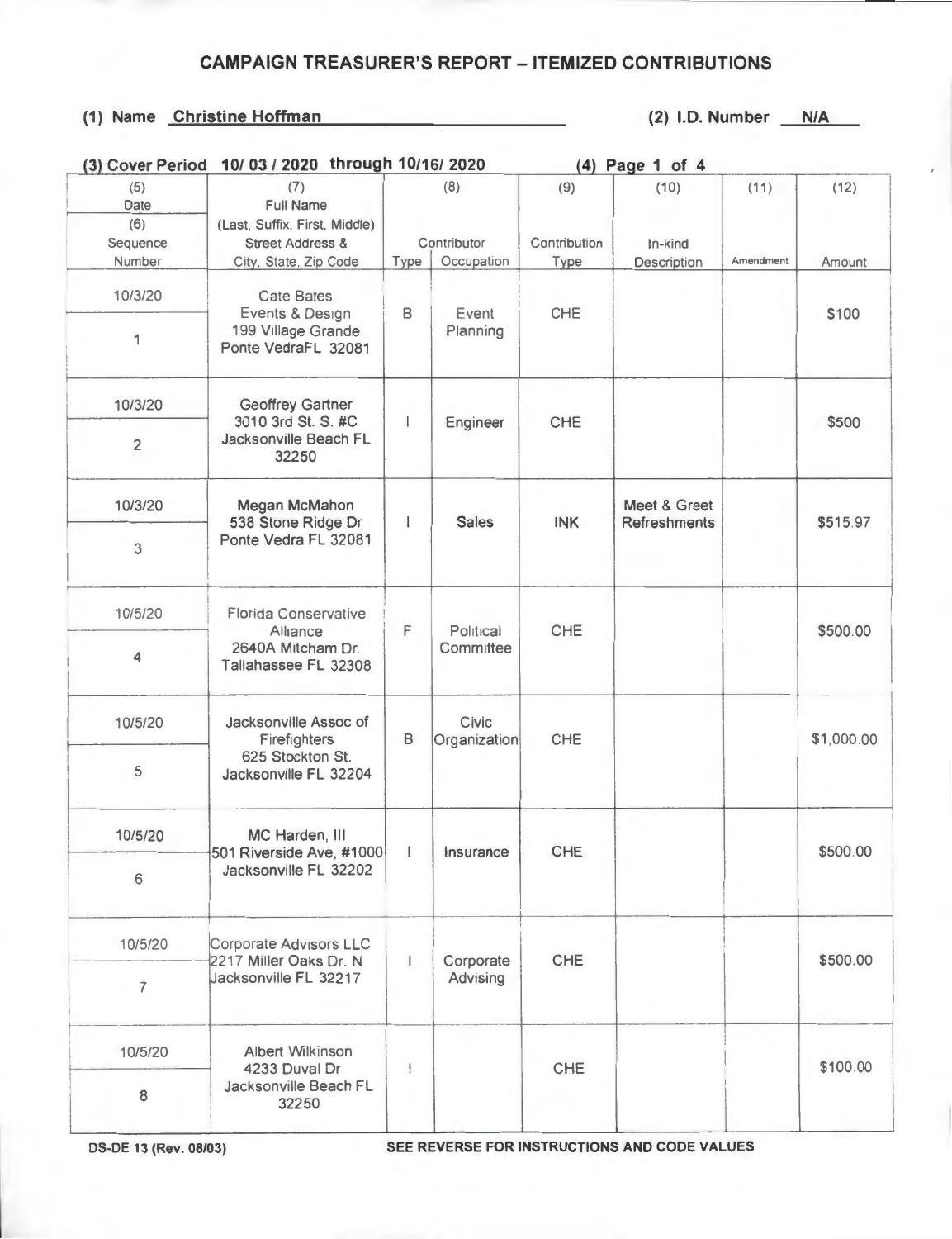# (1) Name Christine Hoffman (2) 1.0. Number **N/A**

| (3) Cover Period               | 10 / 03 / 2020                                                                    | through                      |                 | 10 / 16 / 2020      | (4) Page 2 of 4 |            |            |  |
|--------------------------------|-----------------------------------------------------------------------------------|------------------------------|-----------------|---------------------|-----------------|------------|------------|--|
| (5)<br>Date<br>(6)<br>Sequence | (7)<br>Full Name<br>(Last, Suffix, First, Middle)<br><b>Street Address &amp;</b>  | (8)<br>Contributor           |                 | (9)<br>Contribution | (10)<br>In-kind | (11)       | (12)       |  |
| Number                         | City, State, Zip Code                                                             | Type                         | Occupation      | Type                | Description     | Amendment  | Amount     |  |
| 10/5/2020                      | Jodie Miller<br>3654 Paradise Way<br>Jacksonville Beach FL                        | ł.                           | Insurance       | CHE                 |                 |            | \$500.00   |  |
| 9                              | 32250                                                                             |                              |                 |                     |                 |            |            |  |
| 10/5/2020                      | <b>Robert Dixon</b><br>3276 Pullian Ct                                            | ı                            | <b>Business</b> | CHE                 |                 |            | \$500.00   |  |
| 10                             | Jacksonville Beach FL<br>32250                                                    |                              | Manager         |                     |                 |            |            |  |
| 10/5/20                        | <b>Robert Tilka</b><br>3584 Trident Ct                                            | $\mathbf{I}$                 | Restaurant      | CHE                 |                 |            | \$1,000.00 |  |
| 11                             | Jacksonville Beach FL<br>32250                                                    |                              | Owner           |                     |                 |            |            |  |
| 10/5/20                        | Locket Law PA<br>1548 The Greens Way<br>Suite 2<br>Jacksonville Beach FL<br>32250 | B                            | Law Firm        | CHE                 |                 |            | \$250.00   |  |
| 12                             |                                                                                   |                              |                 |                     |                 |            |            |  |
| 10/5/20                        | James Gray<br>145 S. Roscoe Blvd                                                  | $\mathbf{I}$<br>Construction | CHE             |                     |                 | \$1,000.00 |            |  |
| 13                             | Ponte Vedra Beach FL<br>32082                                                     |                              |                 |                     |                 |            |            |  |
| 10/7/20                        | <b>American General</b><br>Properties, LLC                                        | B                            | Property        | CHE                 |                 |            | \$1,000.00 |  |
| 14                             | 1 Sleiman Parkway,<br>Suite 240<br>Jacksonville FL 32216                          |                              | Management      |                     |                 |            |            |  |
| 10/7/20                        | Cruisers Grill JB<br>319 23rd Ave S                                               | B                            | Restaurant      | CHE                 |                 |            | \$1,000.00 |  |
| 15                             | Jacksonville Beach<br>FL 32250                                                    |                              |                 |                     |                 |            |            |  |
| 10/7/20                        | <b>Brian Duerr</b><br>2014 Lakeside Dr.<br>Jacksonville Beach<br>32250<br>FL.     |                              |                 | CHE                 |                 |            | \$100.00   |  |
| 16                             |                                                                                   | ı                            |                 |                     |                 |            |            |  |

**OS-DE 13 (Rev. 08/03) SEE REVERSE FOR INSTRUCTIONS AND CODE VALUES**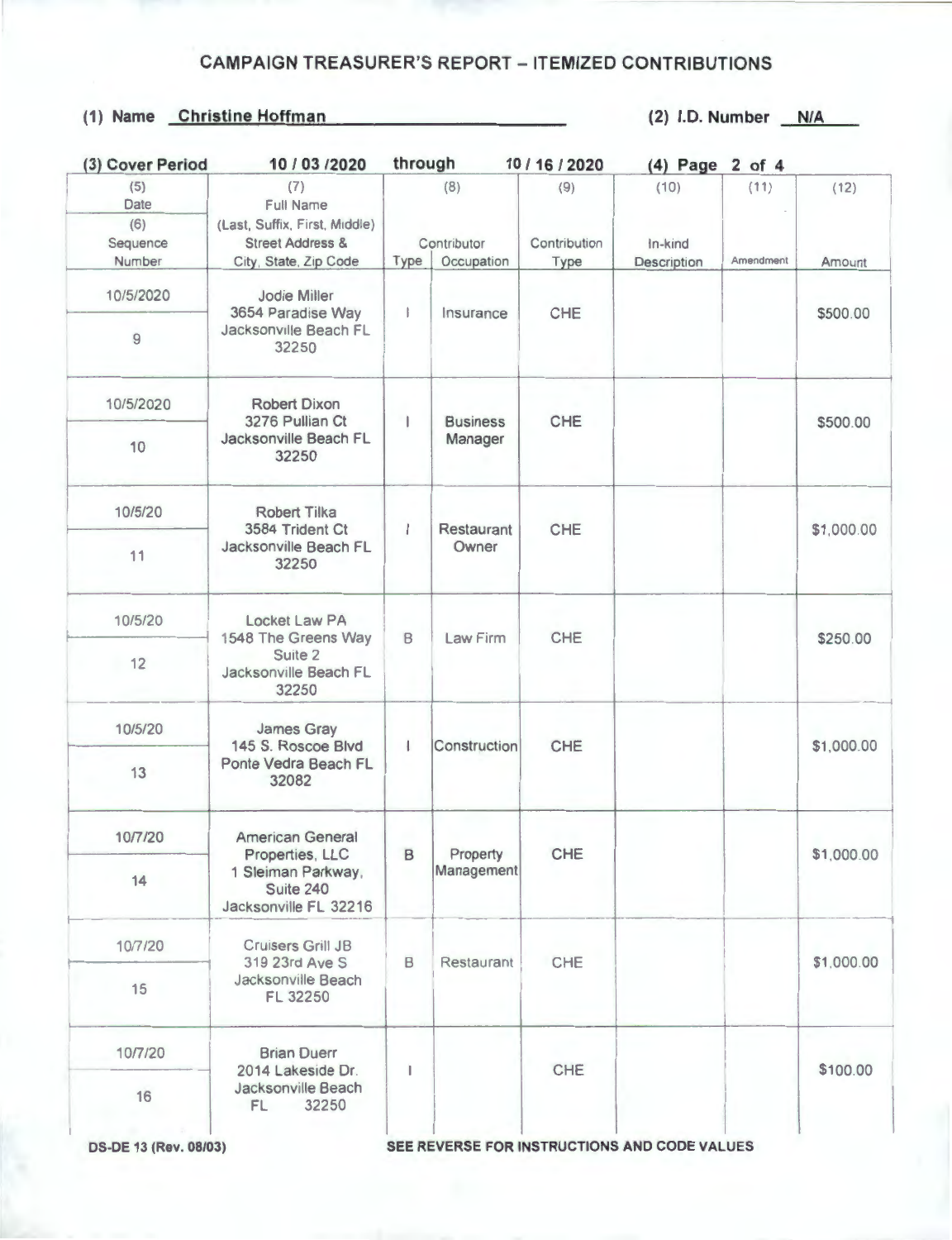### **(1) Name Christine Hoffman (2) I.D. Number N/A**

| (3) Cover Period               | 10 / 03 / 2020                                                                       |              | through 10/16/2020        |                      |                 | (4) Page 3 of 4 |            |
|--------------------------------|--------------------------------------------------------------------------------------|--------------|---------------------------|----------------------|-----------------|-----------------|------------|
| (5)<br>Date<br>(6)<br>Sequence | (7)<br><b>Full Name</b><br>(Last Suffix First Middle)<br><b>Street Address &amp;</b> |              | (8)<br>(9)<br>Contributor |                      | (10)<br>In-kind | (11)            | (12)       |
| Number                         | City, State, Zip Code                                                                | Type         | Occupation                | Contribution<br>Type | Description     | Amendment       | Amount     |
| 10/8/20<br>17                  | Alan Bliss<br>1701 The Greens Way<br>Apt 1424<br>Jacksonville Beach<br>32250<br>FL   | ı            |                           | CHE                  |                 |                 | \$100.00   |
| 10/8/20                        | John Dewitt                                                                          |              |                           |                      |                 |                 |            |
| 18                             | 525 3rd St. N #514<br>Jacksonville Beach<br>32250<br>FL                              | ł            |                           | CHE                  |                 |                 | \$100.00   |
| 10/10/20                       | Benjmain Sheldon<br>101 Natures Isle Dr                                              | ı            |                           | CHE                  |                 |                 | \$100.00   |
| 19                             | Ponte Vedra Beach<br>FL 32082                                                        |              |                           |                      |                 |                 |            |
| 10/11/20                       | At-The-Table<br>245 Riverside Ave.<br><b>Ste 410</b><br>Jacksonville FL 32202        | F            | Political                 | CHE                  |                 |                 | \$250.00   |
| 20                             |                                                                                      |              | Committee                 |                      |                 |                 |            |
| 10/13/20                       | Jack Young<br>612 Holly Dr                                                           | 1            | Construction              | CHE                  |                 |                 | \$500 00   |
| 21                             | Jacksonville Beach<br>32250<br>FL                                                    |              |                           |                      |                 |                 |            |
| 10/13/20                       | JKK, Inc.<br>10645 Philips Hwy #200                                                  |              | <b>B</b> Restaurant       | CHE                  |                 |                 | \$1,000.00 |
| 22                             | Jacksonville FL 32256                                                                |              |                           |                      |                 |                 |            |
| 10/14/20                       | <b>James Sutton</b><br>47 Tallwood Rd                                                |              |                           | CHE                  |                 |                 | \$100.00   |
| 23                             | Jacksonville Beach<br>FL 32250                                                       |              |                           |                      |                 |                 |            |
| 10/14/20                       | Liz Frostenson<br>227 Jardin De Mer PL<br>Jacksonville Beach<br>FL.<br>32250         | $\mathbf{I}$ |                           | CHE                  |                 |                 | \$50.00    |
| 24                             |                                                                                      |              |                           |                      |                 |                 |            |

OS-DE 13 (Rev. 08/03) SEE REVERSE FOR INSTRUCTIONS AND CODE VALUES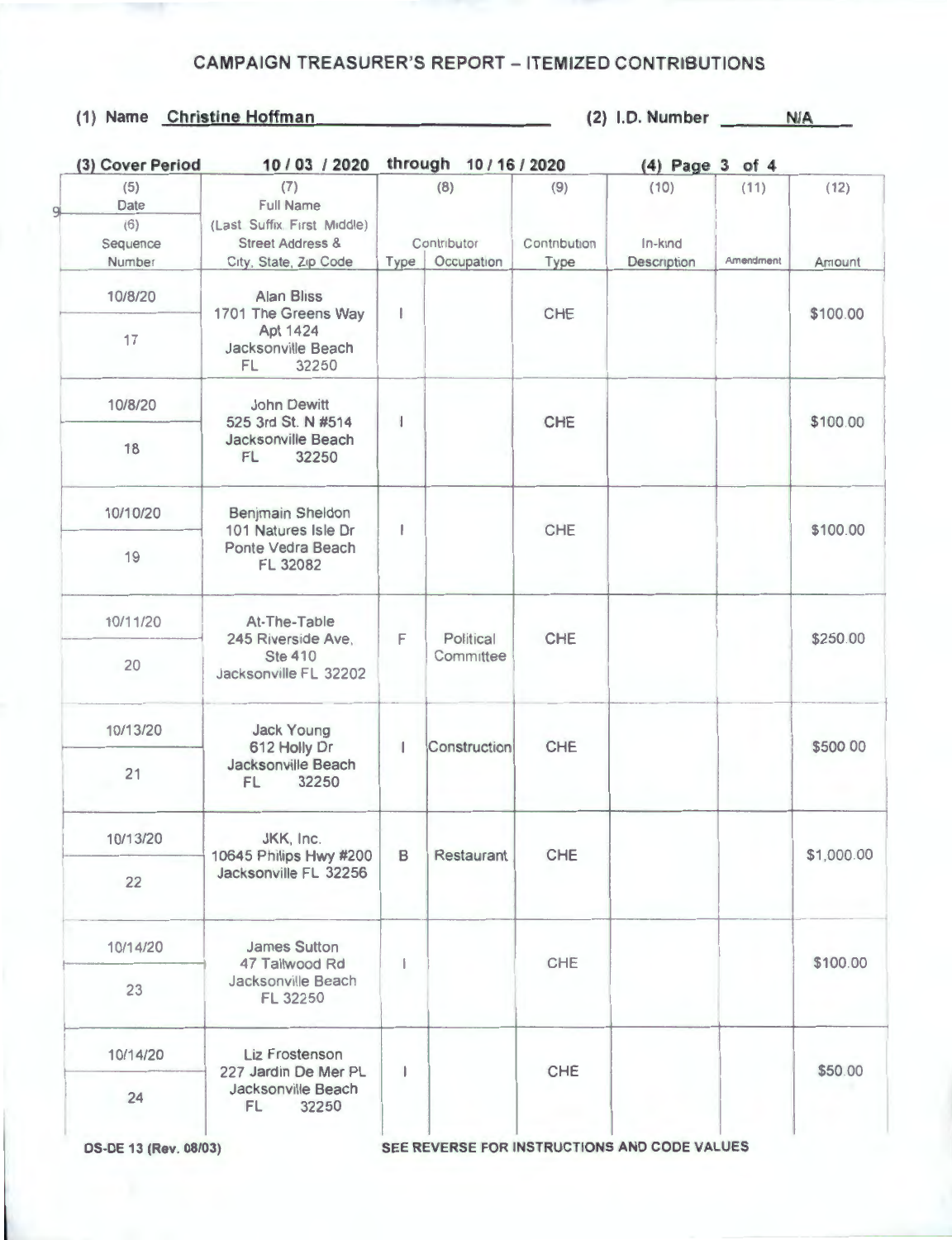#### (1) Name Christine Hoffman (2) I.D. Number N/A

| (3) Cover Period 10/03/ 2020 | through 10/ 16 / 2020                   |              |             | (4) Page 4 of 4 |              |           |         |
|------------------------------|-----------------------------------------|--------------|-------------|-----------------|--------------|-----------|---------|
| (5)<br>Date                  | (7)<br>Full Name                        | (8)          |             | (9)             | (10)         | (11)      | (12)    |
| (6)                          | (Last, Suffix, First, Middle)           |              |             |                 |              |           |         |
| Sequence                     | <b>Street Address &amp;</b>             |              | Contributor | Contribution    | In-kind      |           |         |
| Number                       | City, State Zip Code                    | Type         | Occupation  | Type            | Description  | Amendment | Amount  |
| 10/14/2020                   | Philip Jackson<br>1819 Oak Grove Cir.   | $\mathbf{I}$ | Consultant  | INK             | Meet & Greet |           | \$72.33 |
| 25                           | Jacksonville Beach<br>FL 32250          |              |             | Refreshments    |              |           |         |
| 10/15/2020                   | Randolph Hayes<br>33 S. Roscoe Blvd.    | 1            |             | CHE             |              |           | \$50.00 |
| 26                           | Ponte Vedra Beach<br><b>FL</b><br>32082 |              |             |                 |              |           |         |
|                              |                                         |              |             |                 |              |           |         |
|                              |                                         |              |             |                 |              |           |         |
|                              |                                         |              |             |                 |              |           |         |
|                              |                                         |              |             |                 |              |           |         |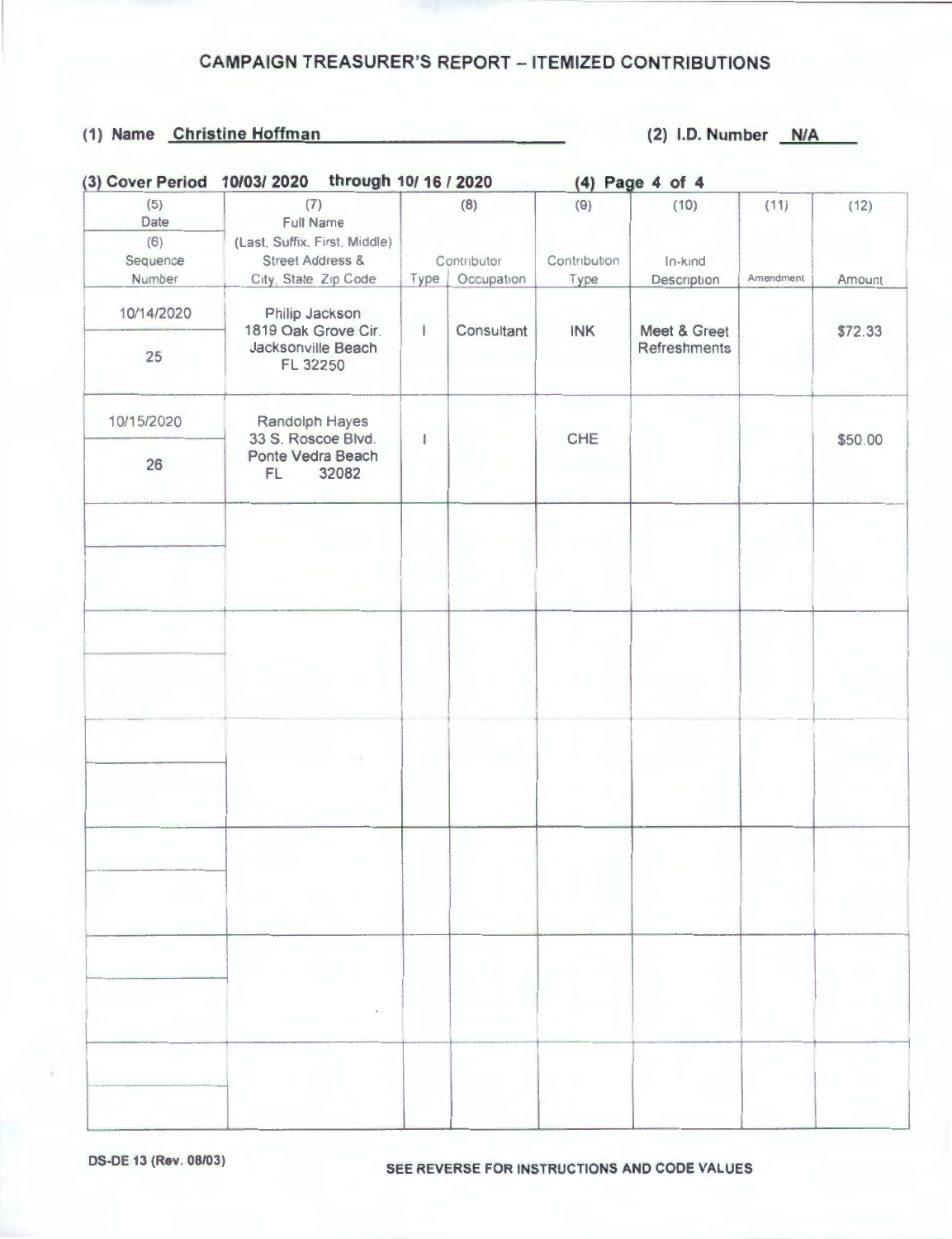**CAMPAIGN TREASURER'S REPORT - ITEMIZED EXPENDITURES**<br>(1) Name Christine Hoffman (2) (2) (1.D. Number

(2) I.D. Number **N/A** 

(3) Cover Period 10 / 03 / 2020 through 10 / 16 / 2020 (4) Page 1 of 2

| (5)<br><b>Date</b>            | (7)<br><b>Full Name</b>                                                               | (8)<br><b>Purpose</b>                                    | (9)                               | (10)<br><b>Amendment</b> | (11)          |
|-------------------------------|---------------------------------------------------------------------------------------|----------------------------------------------------------|-----------------------------------|--------------------------|---------------|
| (6) Sequence<br><b>Number</b> | (Last, Suffix, First, Middle) Street<br><b>Address &amp;</b><br>City, State, Zip Code | (add office sought if<br>contribution to a<br>candidate) | <b>Expenditure</b><br><b>Type</b> |                          | <b>Amount</b> |
| 10/3/2020                     | Pay Pal<br>2211 N. 1st St.                                                            | Service Fee                                              | <b>MON</b>                        |                          | \$18.00       |
| 1                             | San Jose CA 95131                                                                     |                                                          |                                   |                          |               |
| 10/3/2020                     | Silkscreams, Inc.<br>979 Shetter Ave<br>Jacksonville Beach FL 32250                   | Printing                                                 | <b>MON</b>                        |                          | \$7.49        |
| $\overline{2}$                |                                                                                       |                                                          |                                   |                          |               |
| 10/5/2020                     | On Target Messaging, LLC<br>11905 Arbor Lake Dr                                       | Consultant                                               | <b>MON</b>                        |                          | \$9,693 16    |
| 3                             | Jacksonville FL<br>32225                                                              |                                                          |                                   |                          |               |
| 10/6/2020                     | <b>Beaches Leader</b><br>P.O. Box 50129                                               | Advertisement                                            | <b>MON</b>                        |                          | \$546.75      |
| 4                             | Jacksonville Beach FL 32240                                                           |                                                          |                                   |                          |               |
| 10/6/20                       | <b>USPS</b><br>1348 Beach Blvd                                                        | Postage                                                  | <b>MON</b>                        |                          | \$220.00      |
| 5                             | Jacksonville Beach FL 32250                                                           |                                                          |                                   |                          |               |
| 10/6/20                       | <b>Florida Times Union</b><br>1 Independent Dr., Suite 200                            |                                                          | <b>MON</b>                        |                          | \$1,616.00    |
| 6                             | Jacksonville FL 32202                                                                 |                                                          |                                   |                          |               |
| 10/8/20                       | Agility Press, Inc.<br>3060 Mercury Rd                                                | Advertisement<br>Advertisement<br><b>MON</b>             | \$8,263.28                        |                          |               |
| $\overline{7}$                | Jacksonville FL 32207                                                                 |                                                          |                                   |                          |               |
| 10/8/20                       | Cross & Oberlie                                                                       |                                                          |                                   |                          | \$580.68      |
| 8                             | 916 Byrd Ave<br>Neenah WI 54656                                                       | Signs                                                    | <b>MON</b>                        |                          |               |

**OS-DE 14 (Rev. 08/03)** SEE REVERSE FOR INSTRUCTIONS AND CODE VALUES